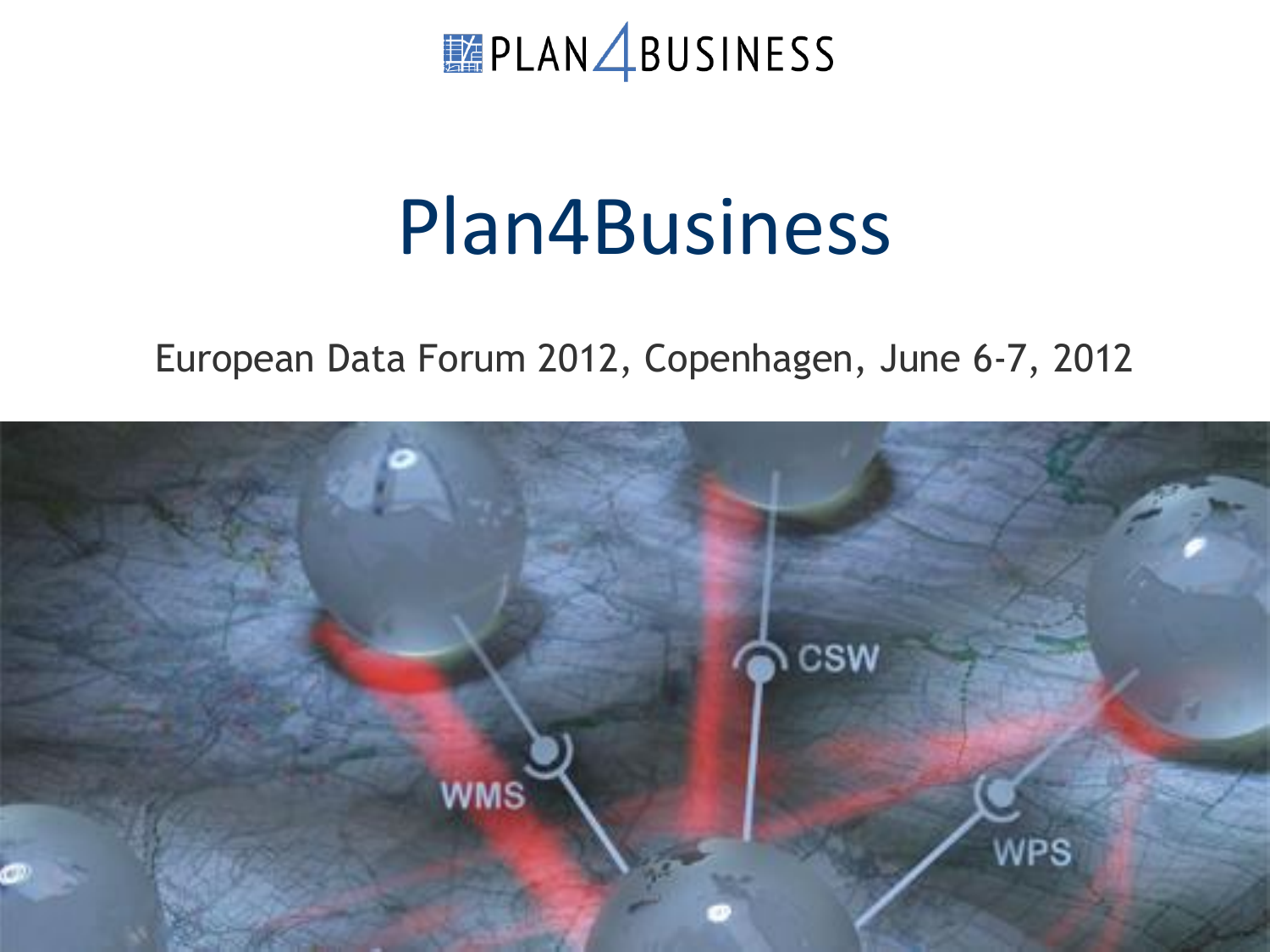**PLAN BUSINESS** 

# Plan4Business at a glance

- **Full title** A service platform for aggregation, processing and analysis of urban and regional planning data
- **Duration** 24 Months  $1<sup>st</sup>$  of April 2012 – 31 $<sup>st</sup>$  of March 2014</sup>
- **Funding** FP7-ICT-2011-SME-DCL (Budget 2.4 Mio EUR)



**Consortium** 6 partners (Coordinator Fraunhofer IGD)

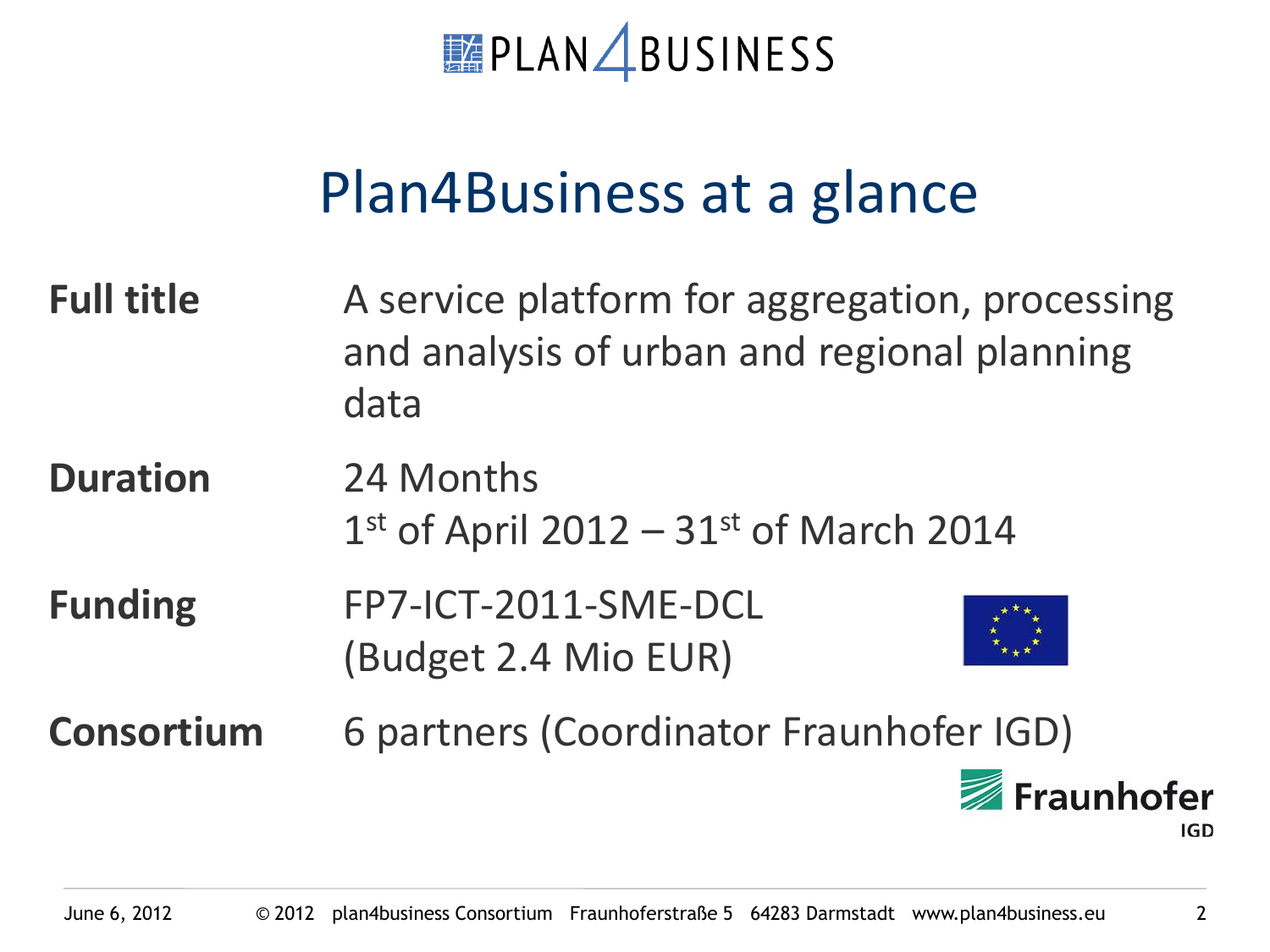# FRIDERS PLAN ABUSINESS

### Consortium

| No.              | Participant organisation name                                                            | <b>Short name</b> | Country               |
|------------------|------------------------------------------------------------------------------------------|-------------------|-----------------------|
| (Coord.)         | <b>FRAUNHOFER-GESELLSCHAFT</b><br><b>ZUR FOERDERUNG DER</b><br>ANGEWANDTEN FORSCHUNG E.V | Fraunhofer        | Germany               |
| $\overline{2}$   | <b>ZAPADOCESKA UNIVERZITA V</b><br><b>PLZNI</b>                                          | <b>UWB</b>        | <b>Czech Republic</b> |
| $\overline{3}$   | <b>HELP SERVICE - REMOTE</b><br><b>SENSING SRO</b>                                       | <b>HSRS</b>       | <b>Czech Republic</b> |
| $\boldsymbol{4}$ | <b>INTERNATIONAL SOCIETY OF</b><br><b>CITY AND REGIONAL PLANNERS</b>                     | <b>ISOCARP</b>    | <b>Netherlands</b>    |
| 5                | <b>GEOSYSTEMS POLSKA SPOLKA Z</b><br><b>OGRANICZONA</b><br><b>ODPOWIEZIALNOSCIA</b>      | <b>GEOSYS</b>     | Poland                |
| 6                | <b>ASPLAN VIAK INTERNET AS</b>                                                           | <b>AVINET</b>     | Norway                |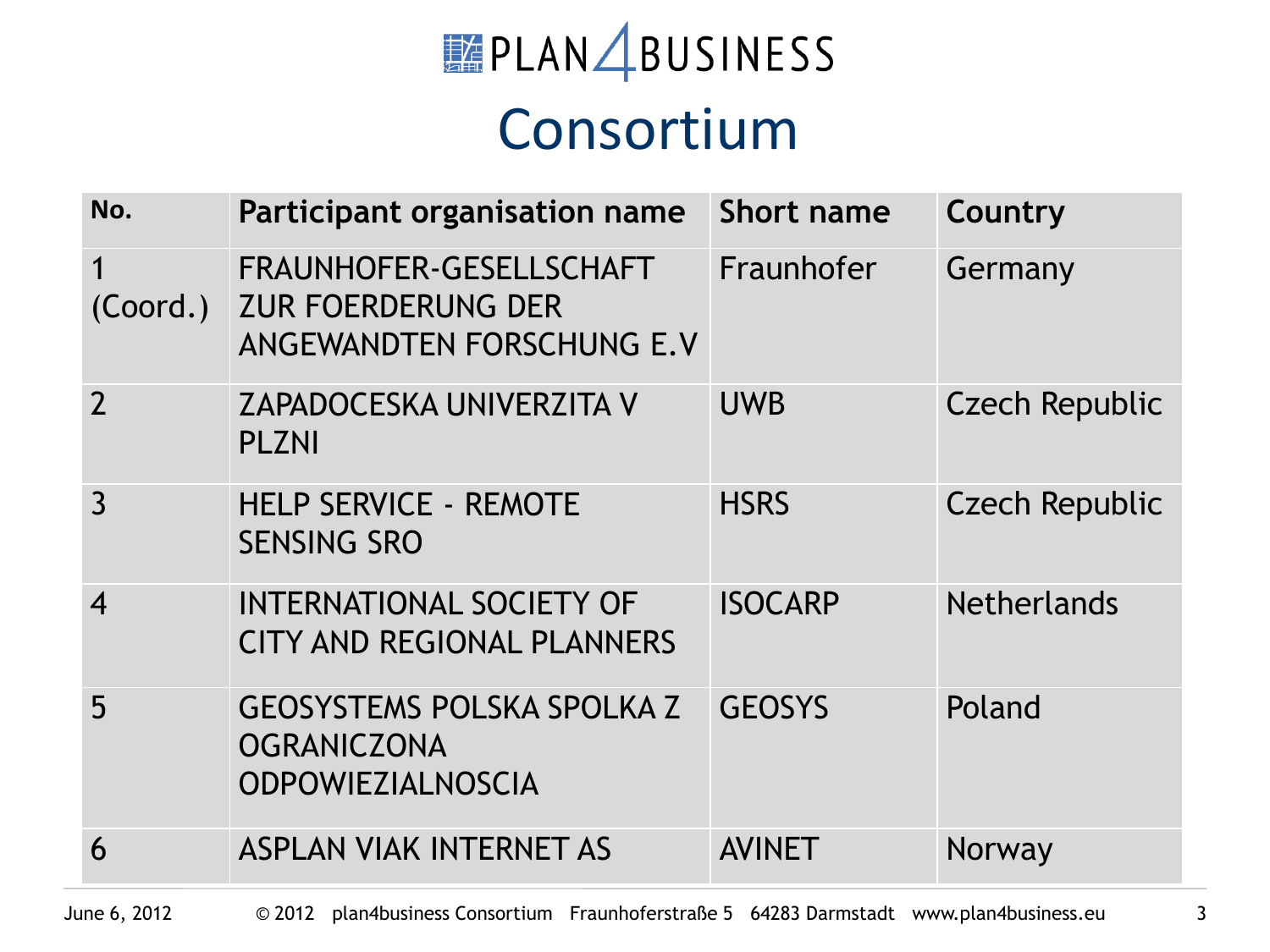

# Project aim

…to develop a **platform** that can serve users with a full **catalogue of planning data** such as transport infrastructure, regional plans, urban plans and zoning plans…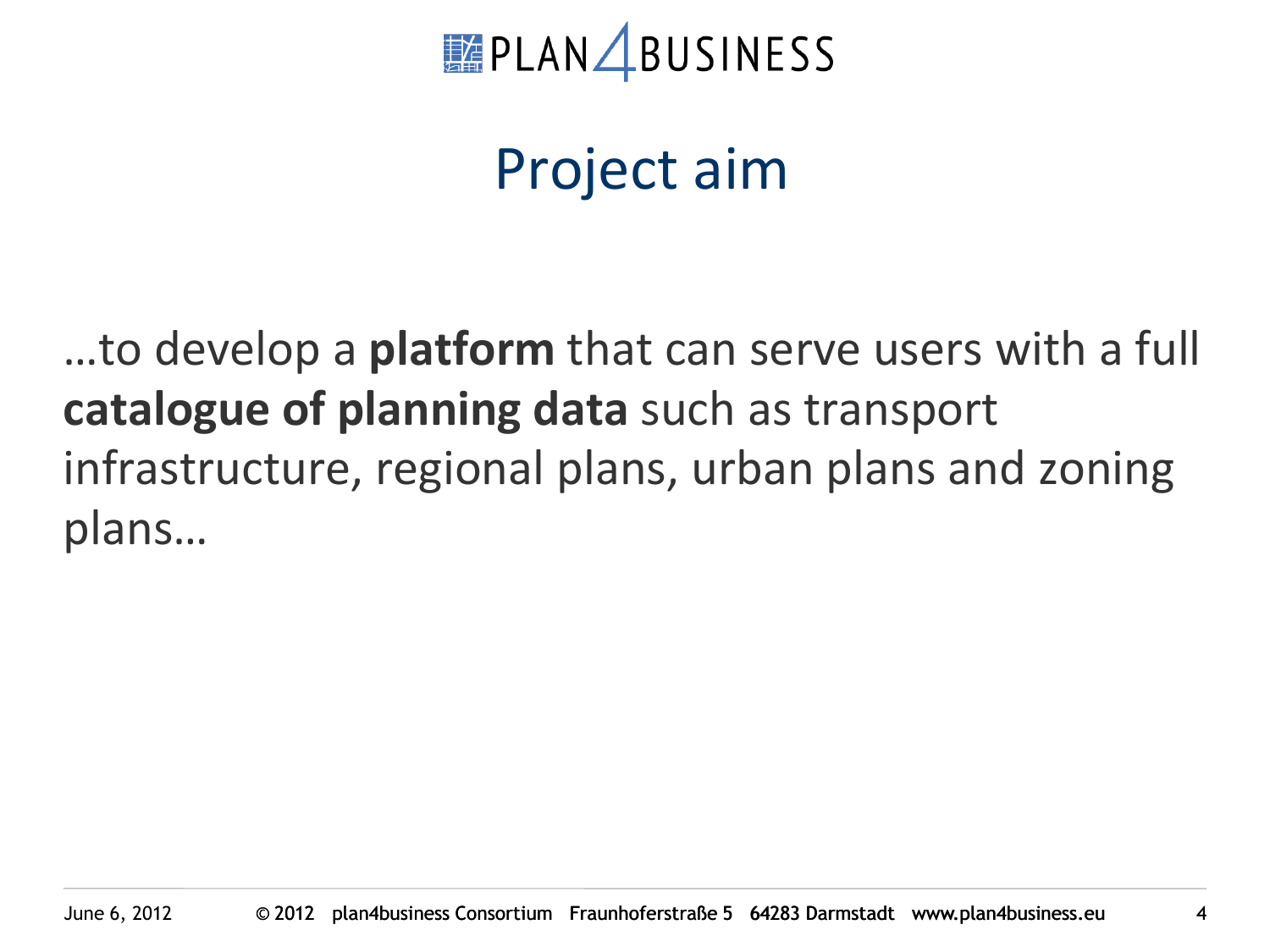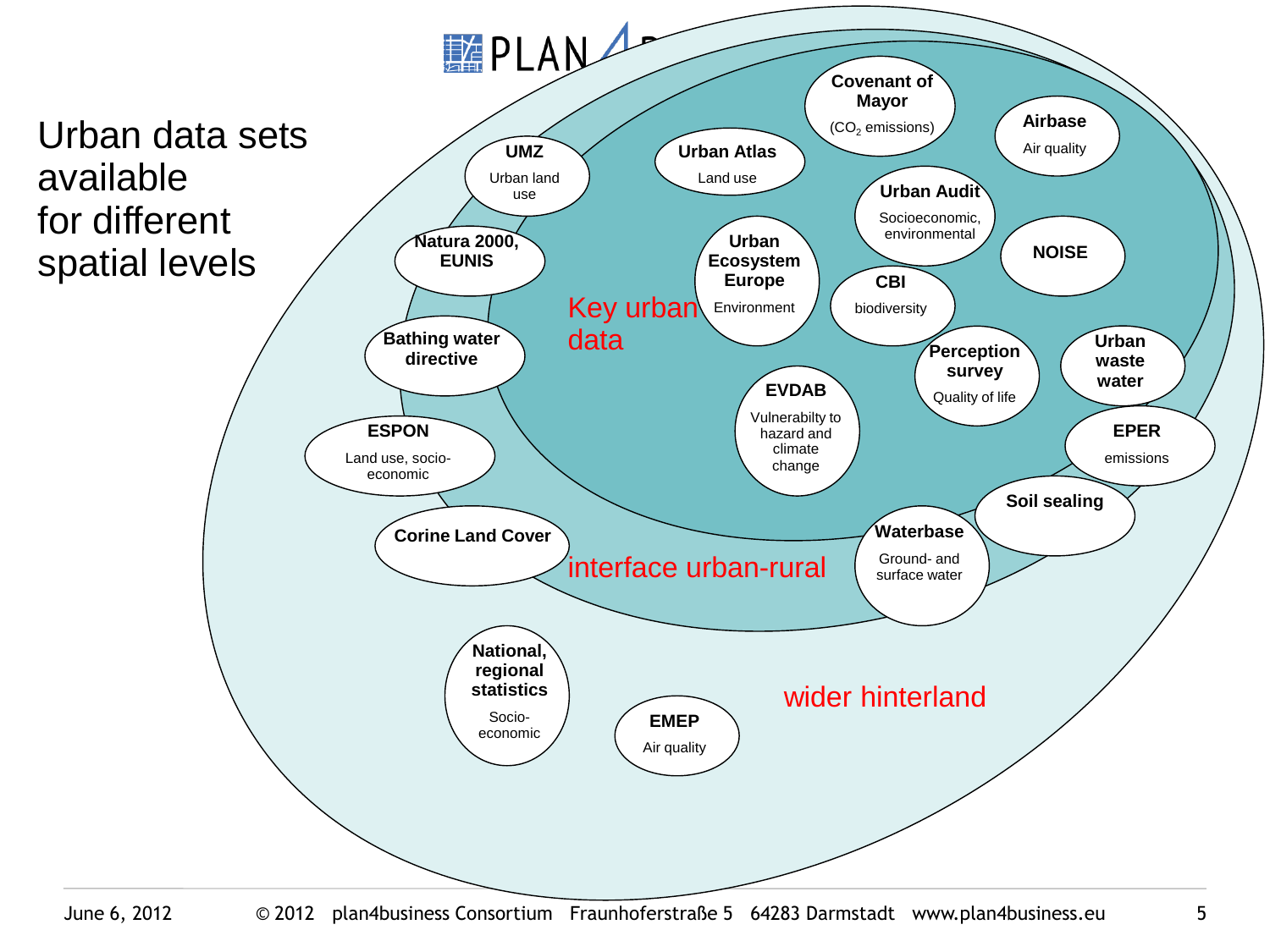

# Why Plan4Business? (1)

#### **Challenges**

- Datasets of Urban and Regional Planning created in EU since more then 15 years – available in different digital formats and countries  $\rightarrow$  **turn large-scale data integration from a liability into an opportunity**
- Planning datasets are **complex and growing** every year:
	- in the EU 200.000 professionals working in areas related to regional planning
	- 420 larger cities run departments working with those data and
	- about 28.000 smaller cities run small planning departments
- **Access to data**: **Benefit** for professionals in infrastructure or real estate business, ranging from urban development companies to banks and insurances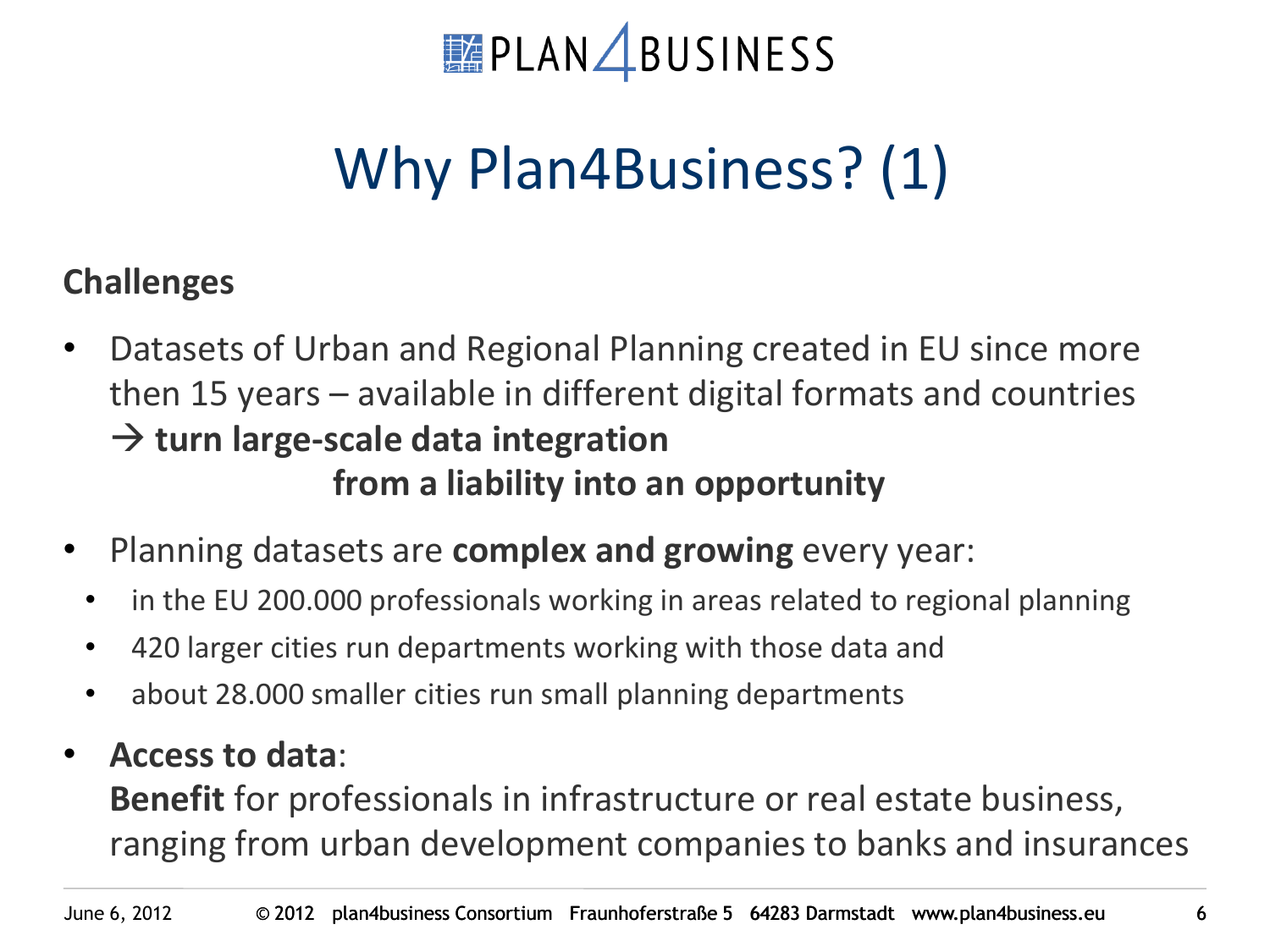

# Why Plan4Business? (2)

#### **Challenges**

- **Planning Datasets not aggregated and integrated** so far: very difficult to perform time series or comparative analyses on such data sets
- **Companies** collecting urban planning data and offering value added services: **own specific services** scoped to certain application domains
- **Commercialisation case**: **one-to-many model**; a single provider offers data and/or services to multiple customers
- **Existing data pools limited** to single region or country, often only known to potential users from this country and often tied to their own data formats or schema variants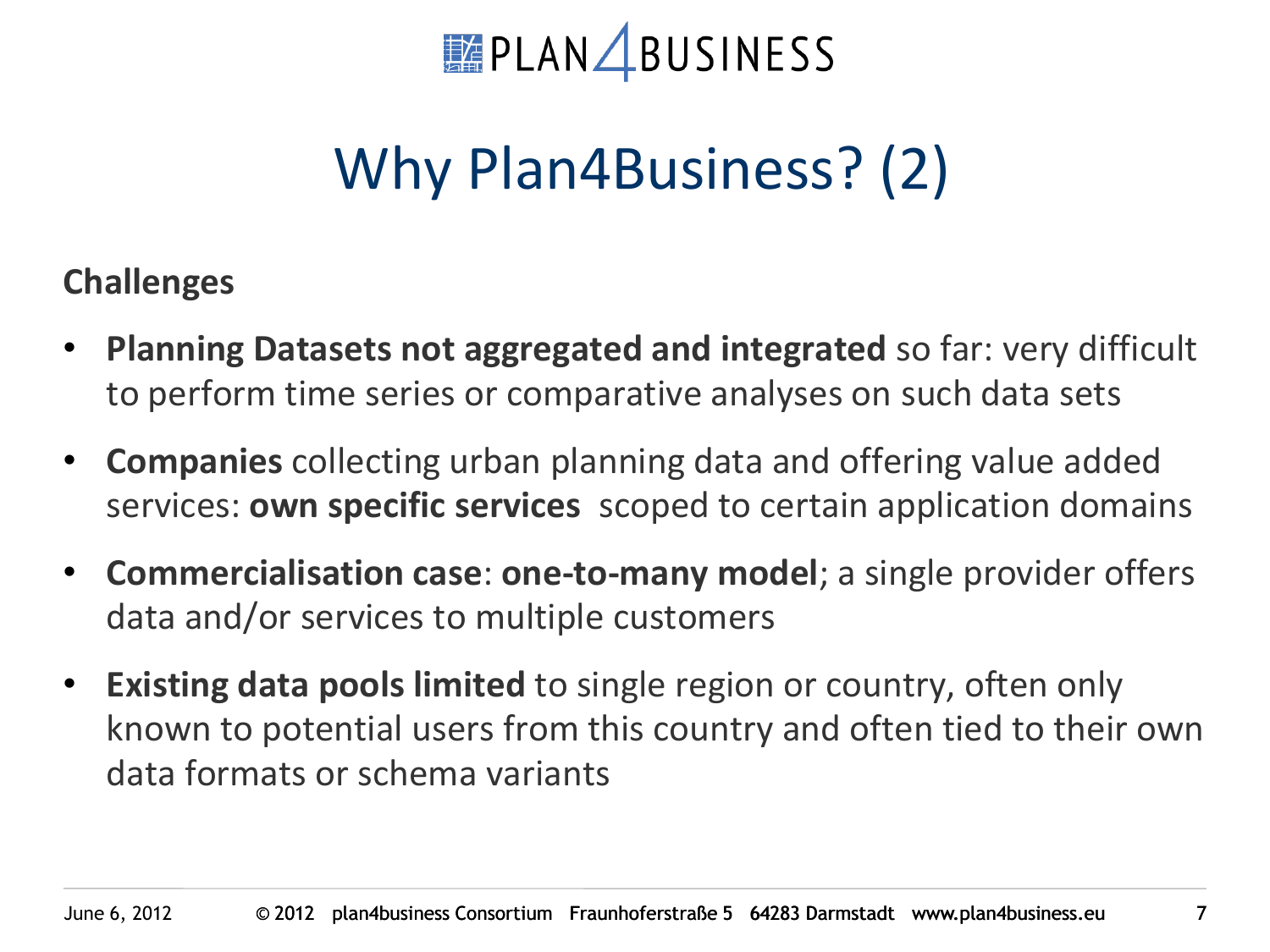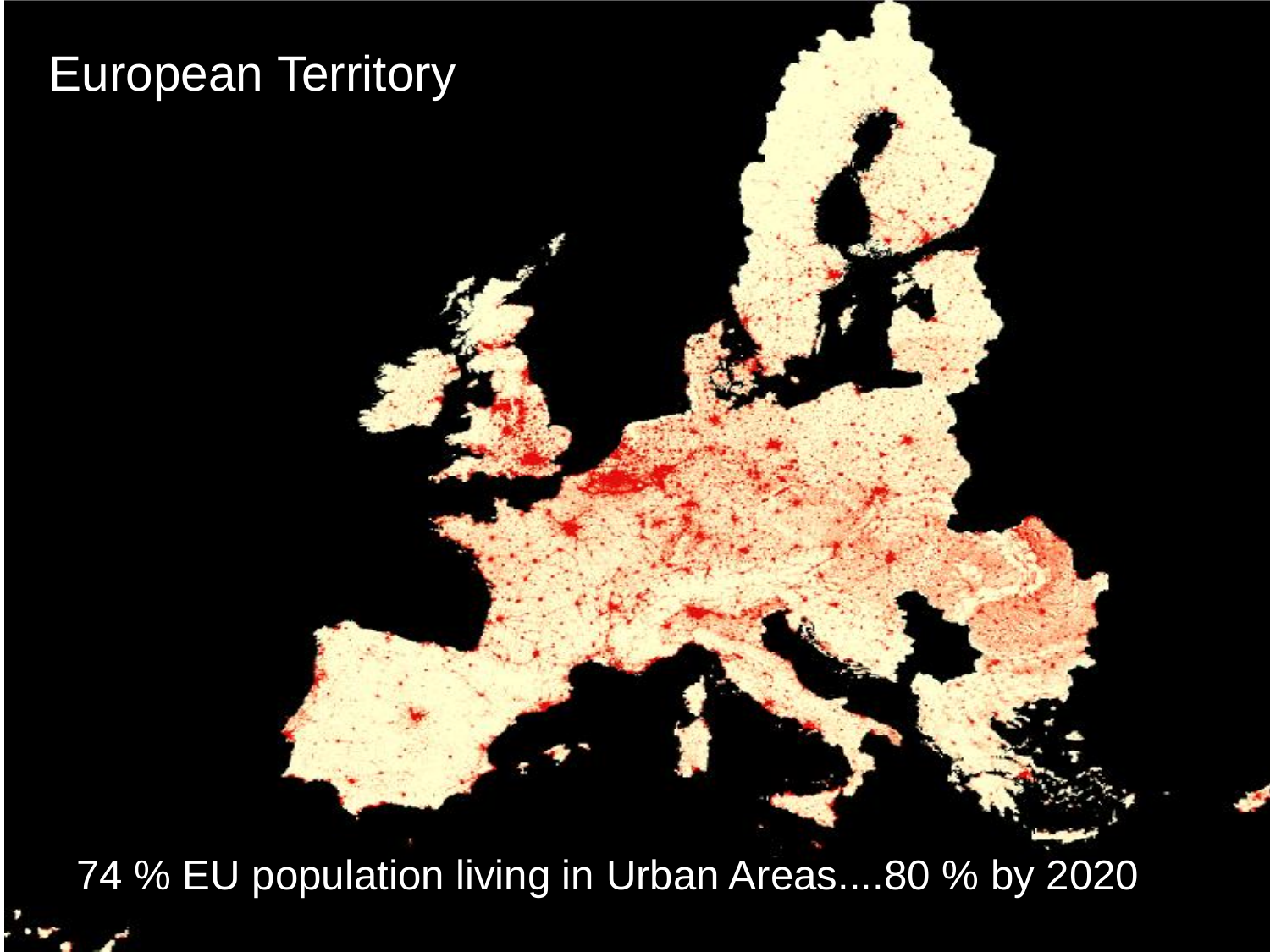

# The solution: a Platform

- A **platform** offering clients not just the data itself in **integrated, harmonised and thus ready-to-use form**, but also **rich analysis and visualisation services**  via an **API** (Application Programming Interface) and an **interactive web frontend**.
- **Functions** ranging
	- from simple **statistical analysis**
	- **-** to **complex trend detection** and
	- to **2D/3D representations** of these results.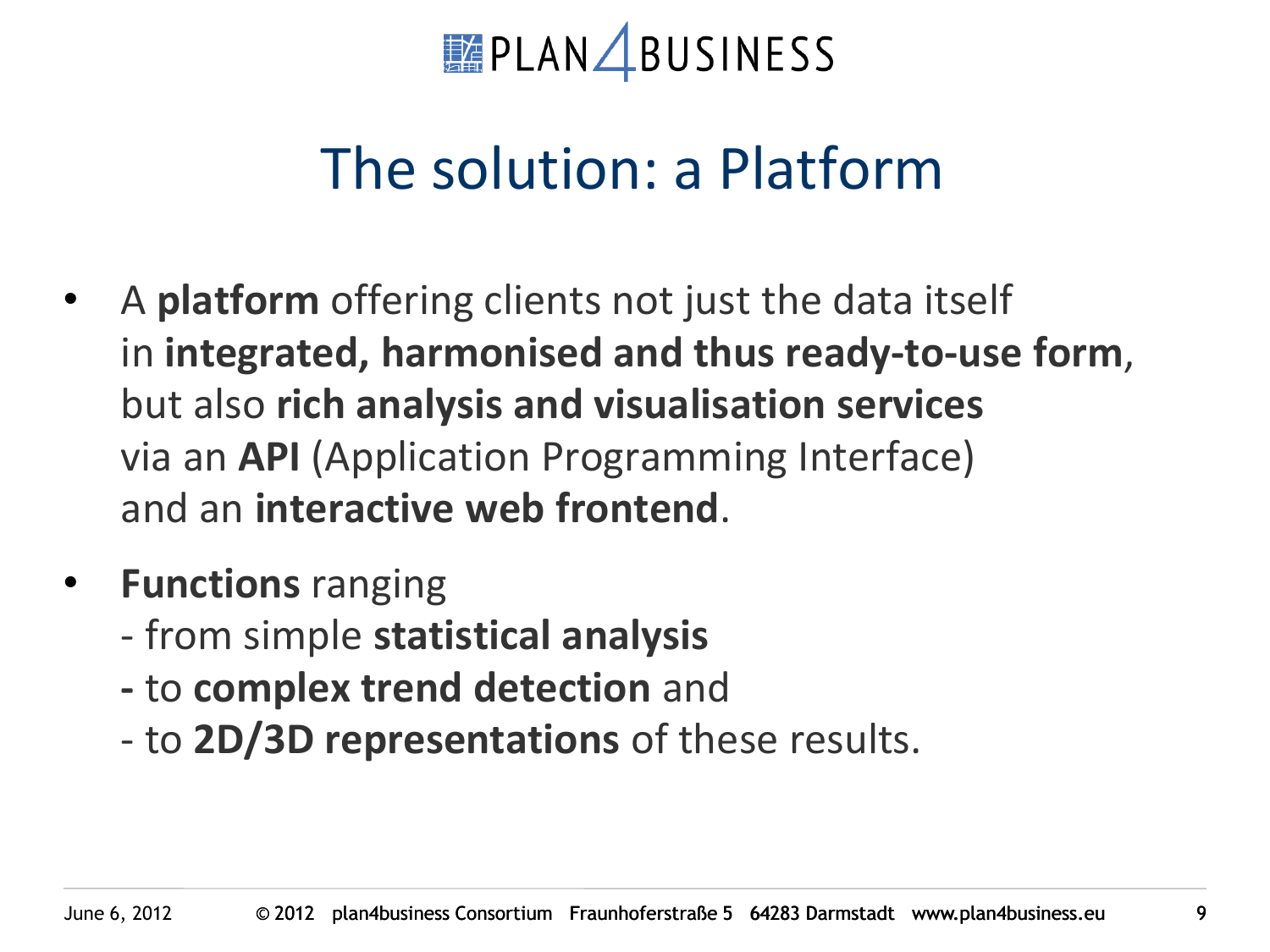

# How to get there?

- **Building on existing EU projects,** such as Plan4All and HUMBOLDT, and involved partners.
- **Experiences of Plan4All:** standards for spatial planning documents as well as its metadata scheme, Standardisation (INSPIRE directive) assuring interoperability between different systems
- **Data harmonisation:** demanding operation, when when it covers huge archives of different origins. Software solution HALE, HUMBOLDT Alignment Editor, including data translation process in a user-friendly way

#### **The Approach: specific, process-oriented, declarative, collaborative**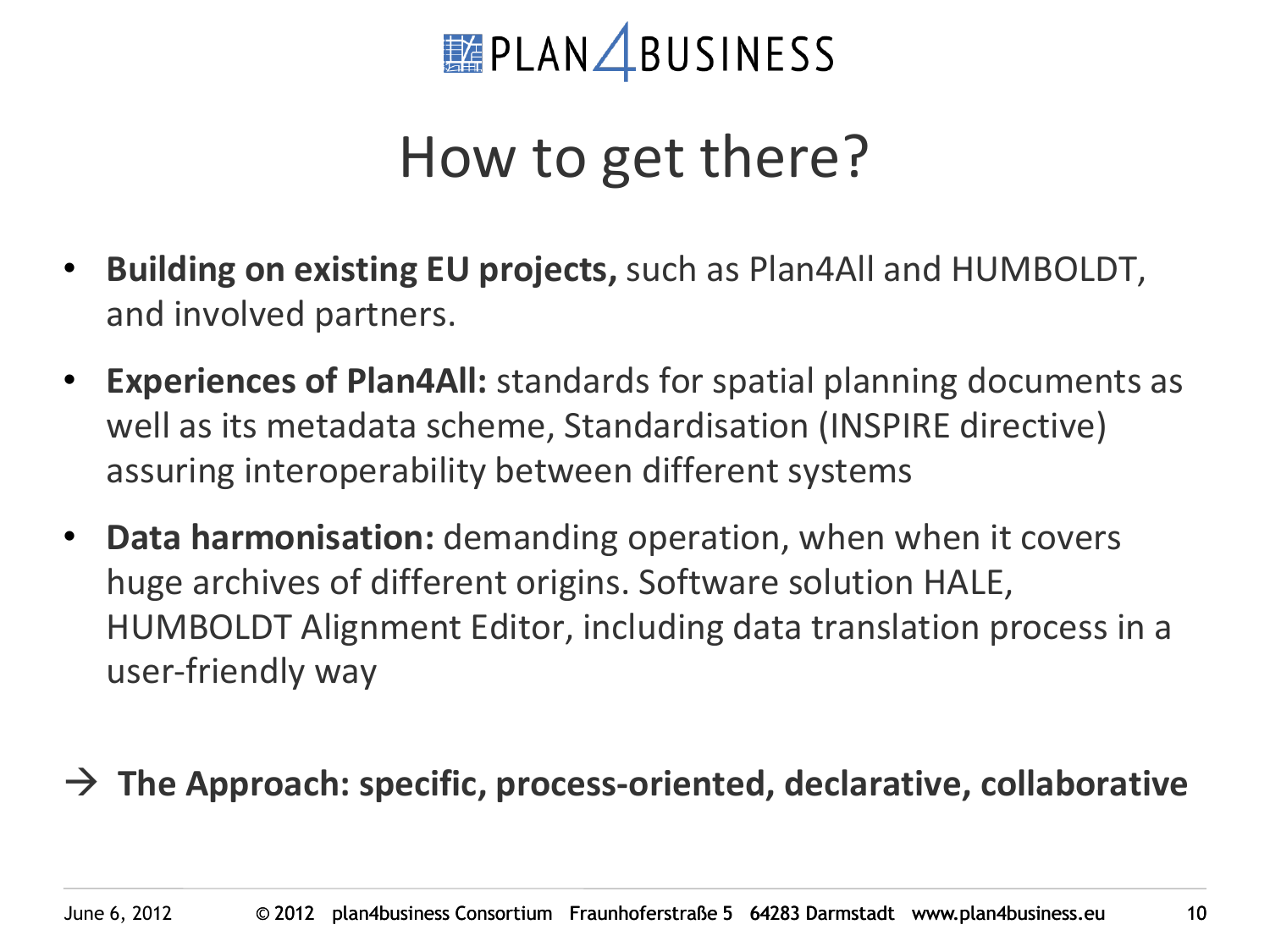**PLAN** BUSINESS

# The Product

- 1. As Urban and regional planning data is the **basis for planning decisions at all (governmental) levels**
- 2. The P4B platform aggregates **data from local and regional level to be used for cross-border, national and European activities and sophisticated analyses**
- 3. Access to these harmonized planning data and their analyses makes **cities and regions more attractive and enhance their competitiveness**
- 4. P4B platform will be build as **modern solution**, which will be easy integrating with different information systems, support new type of business cooperation's.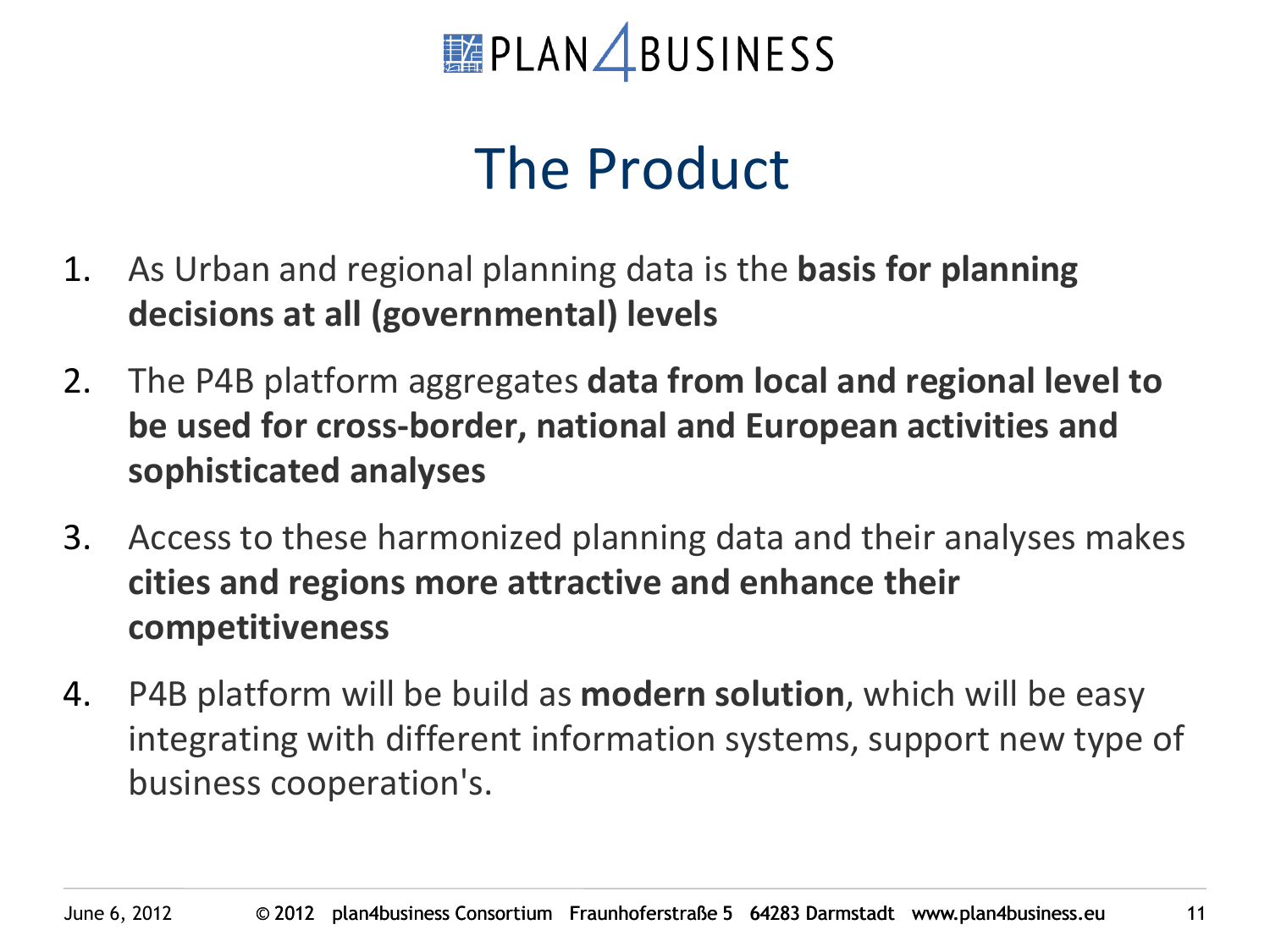**PLAN** BUSINESS

### Arguments

**For everyone Access to harmonized planning data for whole Europe**, including data about land use, demography, transportation, etc.  $-$  but most important  $-$  planning data (data that describes a planned change from the current situation to "something" – full coverage

**For Public Actors** Presenting planning data through Plan4Business, assessed as **more competitive and attractive than other areas** – attracting investments

**For Private Actors** Used as **reference for analysis of availability of areas for given purposes**, e.g. residential, industry or commercial investments - covering the all  $EU$  – on both large and small scale